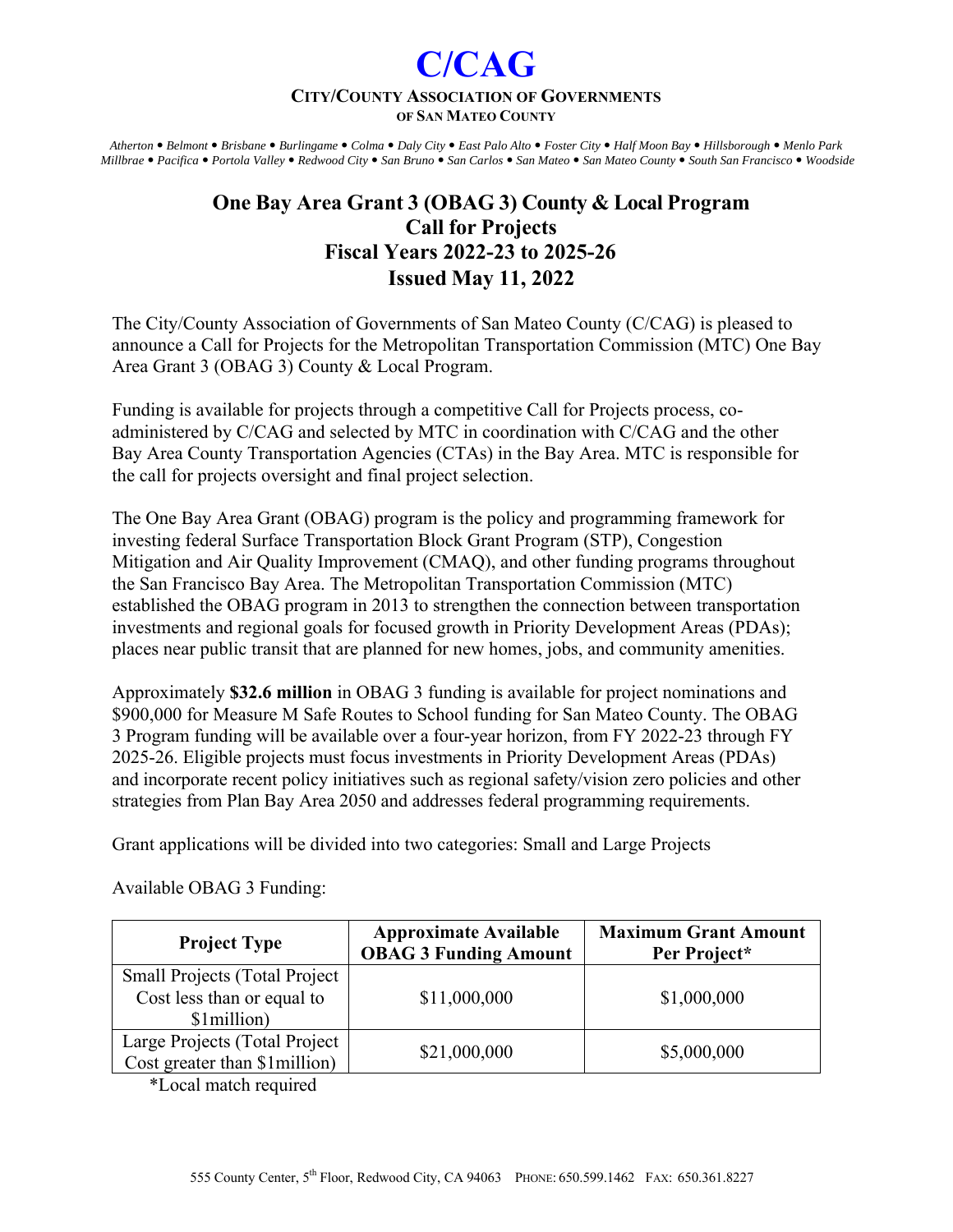## **Metropolitan Transportation Commission (MTC) County & Local Program Call for Projects Guidelines**

Successful grant applications should address how the project relates to the OBAG 3 Program Principals, and Program Categories for the following program categories:

OBAG 3 Program Principles are:

- Preserve effective program features from prior OBAG cycles to support regional objectives.
- Strategically advance Plan Bay Area 2050 implementation through OBAG investments and policies.
- Incorporate recent MTC policy initiatives and adapt to the current mobility landscape.
- Advance equity and safety through policies and investments.
- Address federal planning and programming requirements.
- Coordinate with complementary fund sources to develop a comprehensive regional investment strategy.

| Category                                         | Objective                                                                                                                                                                                            | <b>Project Examples</b>                                                                                                                                                                                                                                                                                        |
|--------------------------------------------------|------------------------------------------------------------------------------------------------------------------------------------------------------------------------------------------------------|----------------------------------------------------------------------------------------------------------------------------------------------------------------------------------------------------------------------------------------------------------------------------------------------------------------|
| Planning &<br>Program<br>Implementation          | Carry out federal performance-<br>based planning and programming<br>and deliver OBAG 3 projects and<br>programs                                                                                      |                                                                                                                                                                                                                                                                                                                |
| Growth<br>Framework<br>Implementation            | Support and assist local efforts to<br>create a range of housing options in<br>PDAs and select PBA 2050 Growth<br>Geographies                                                                        | Local PDA Planning grants (in<br>$\bullet$<br>addition to those funded<br>through the Regional Program)<br>Local planning grants for other<br>$\bullet$<br>new PBA 2050 Growth<br>Geographies                                                                                                                  |
| Climate,<br>Conservation &<br>Resilience         | Reduce vehicle emissions through<br>accelerated electrification and travel<br>demand management, protect and<br>expand access to open space, and<br>increase resiliency to climate<br>change impacts | <b>Transportation Demand</b><br>$\bullet$<br>Management (TDM) Program<br>Mobility Hub<br>Parking/Curb Management<br>Car/Bike Share Capital<br>$\bullet$<br>Open Space Preservation and<br>Enhancement<br>Bicycle/Pedestrian Access to<br>Open Space/Parkland<br>Regional Advance Mitigation<br>Planning (RAMP) |
| <b>Complete Streets</b><br>& Community<br>Choice | Support improvements to all<br>mobility options, with emphasis on<br>achieving an integrated, efficient,<br>and reliable public transit network                                                      | Bicycle/Pedestrian<br>$\bullet$<br>Infrastructure<br>Bicycle/Pedestrian Program<br>Safe Routes to School (SRTS)<br>$\bullet$<br>Non-Infrastructure program<br><b>SRTS</b> Infrastructure<br>Safety project                                                                                                     |

| OBAG 3 Program Categories & Eligible Project Types: |  |  |
|-----------------------------------------------------|--|--|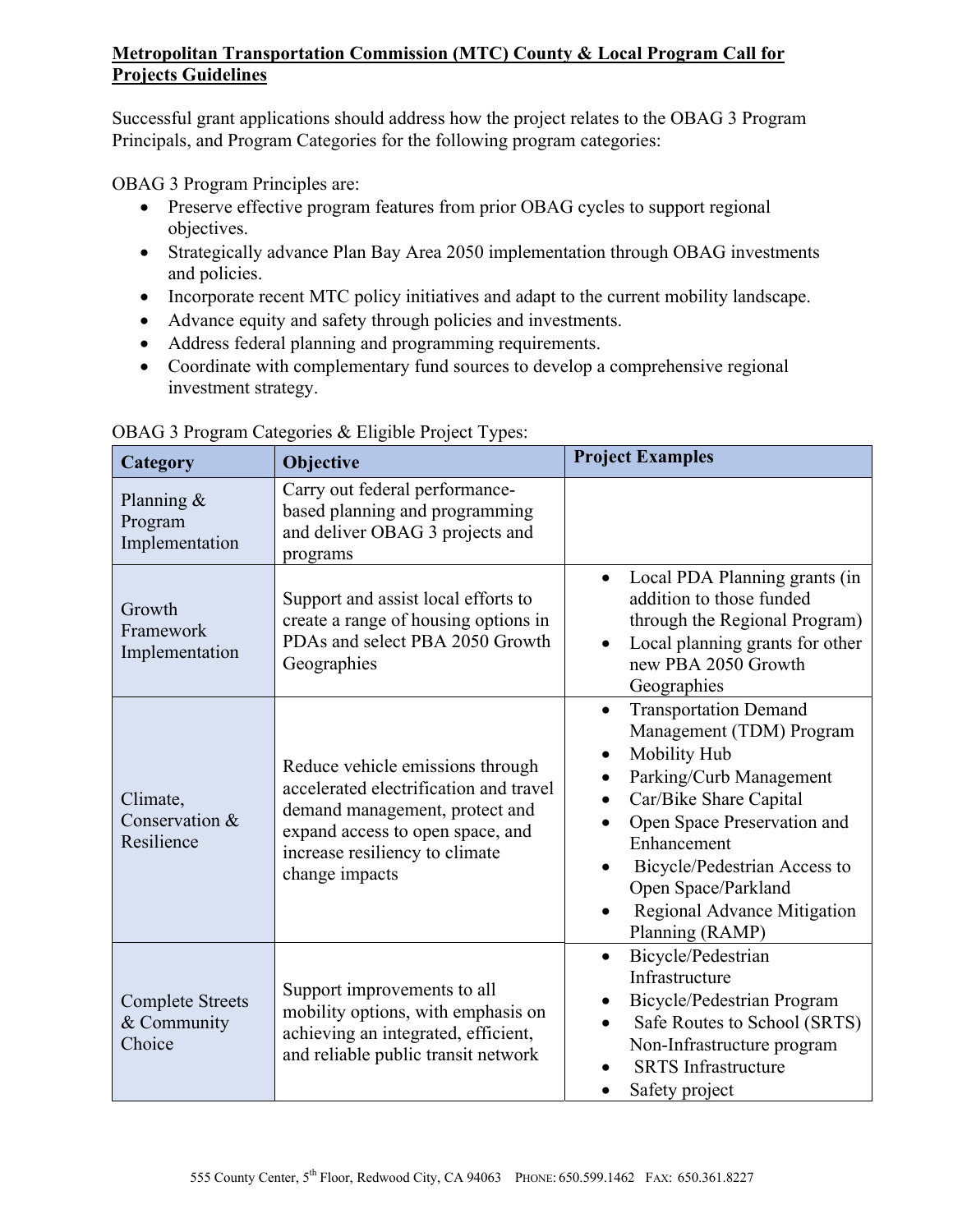|                                                         |                                                                                                                                                                     | Safety Planning efforts<br><b>Complete Streets</b><br>improvements<br>Streetscape improvements<br>٠<br><b>Local Streets and Roads</b><br>Preservation<br>Rural Roadway Improvement<br>$\bullet$<br>Community-Based<br>Transportation Plan (CBTP) or<br>Participatory Budgeting (PB)<br>Process in an Equity Priority<br><b>Community</b> (EPC)<br><b>CBTP/PB</b> Project<br>$\bullet$<br>Implementation |
|---------------------------------------------------------|---------------------------------------------------------------------------------------------------------------------------------------------------------------------|---------------------------------------------------------------------------------------------------------------------------------------------------------------------------------------------------------------------------------------------------------------------------------------------------------------------------------------------------------------------------------------------------------|
| Multimodal<br><b>System Operations</b><br>& Performance | Improve and maintain local streets<br>and roads for all users, with<br>emphasis on safety, community<br>support, and Equity Priority<br>Community (EPC) investments | <b>Transit Capital Improvement</b><br>٠<br><b>Station Improvement</b><br><b>Transit Transformation Action</b><br>Plan Project Implementation<br><b>Active Operational</b><br>Management<br>Mobility Management and<br>$\bullet$<br>coordination                                                                                                                                                         |

MTC requires that a minimum of 70% of all OBAG funds be invested in Priority Development Areas (PDAs) in San Mateo County. To be credited towards each county's PDA minimum investment threshold, a project must be located within or connected to a PDA or be within one mile of a PDA boundary. Projects that are not physically located within one mile of a PDA but have a clear and direct connection to PDA implementation, such as transit maintenance facility improvements, may also be credited towards the PDA minimum investment thresholds. Determinations for such projects will be provided by MTC staff on a case-by-case basis.

See Attachment 1 and 2 for full OBAG 3 guidelines from MTC.

## **C/CAG OBAG 3 Guidelines**

In addition to the prescribed MTC guidelines, C/CAG has included additional local programming polices as part of the OBAG 3 County and Local Program.

The following is a summary of the C/CAG OBAG 3 guidelines included in the Call for Projects process:

| <b>Project Phase Eligibility</b> | Projects eligible for OBAG 3 cannot be a design<br>only project. Project funds may cover some design<br>cost, but project must include a fully funded<br>construction phase. |
|----------------------------------|------------------------------------------------------------------------------------------------------------------------------------------------------------------------------|
| Local Match Requirement          | $\bullet$ 11.47% local match for projects wholly or mostly<br>within an Equity Priority Community or C/CAG<br>Comprehensive Bicycle and Pedestrian Plan                      |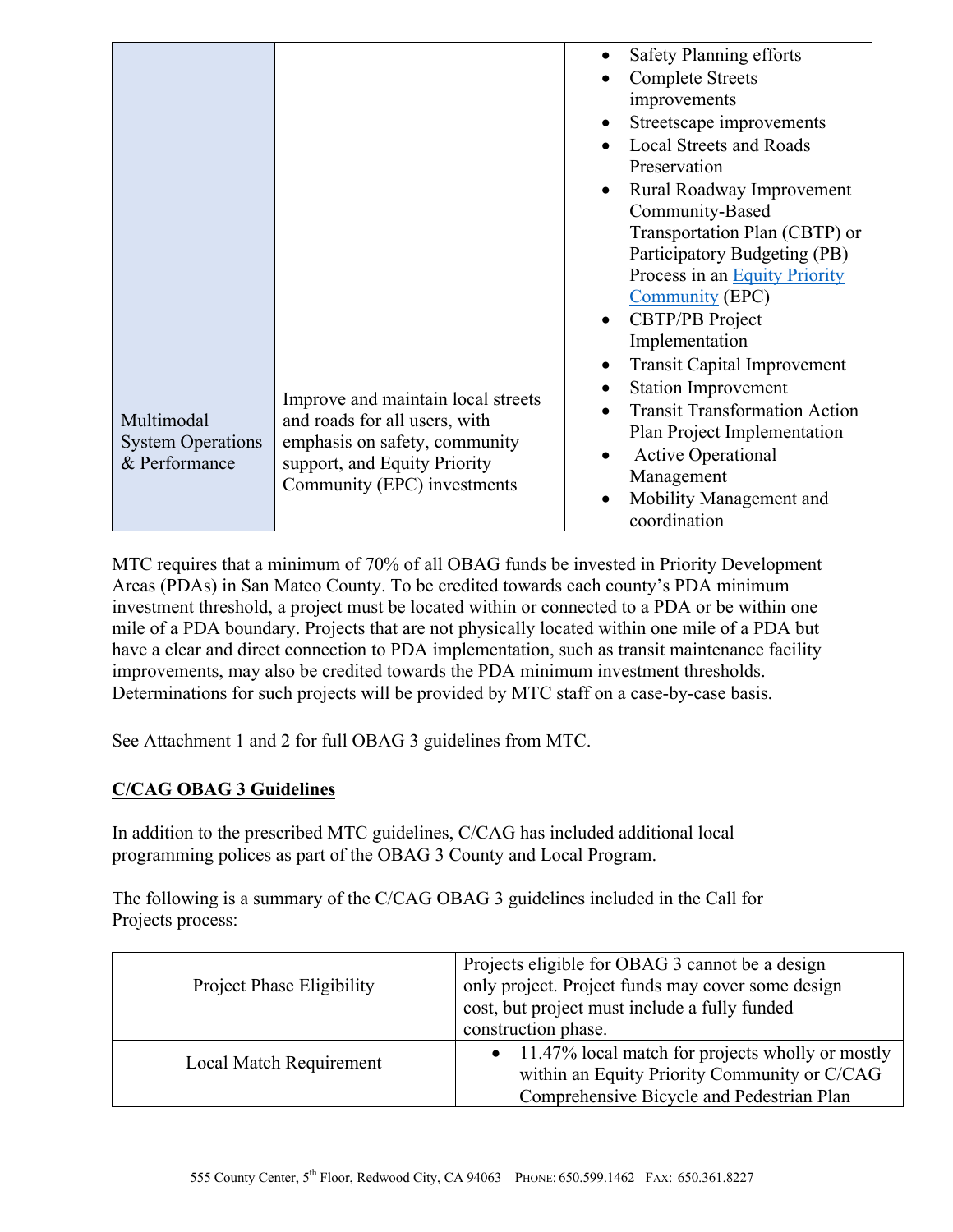|                                                                       | Equity Focus Areas with a score of 8 or higher.       |
|-----------------------------------------------------------------------|-------------------------------------------------------|
|                                                                       | C/CAG Web Map - bikewalkCCAG.com                      |
|                                                                       | (tooledesign.github.io)                               |
|                                                                       | 20% local match for all other projects                |
| Minimum/Maximum Grant Size                                            | Required minimum grant size of \$500,000 and place    |
|                                                                       | a maximum grant size at \$5,000,000.                  |
|                                                                       | Additional points will be awarded to projects located |
| C/CAG Comprehensive Bicycle and<br>Pedestrian Plan Equity Focus Areas | in an Equity Focus Area identified in the 2021        |
|                                                                       | Comprehensive Bicycle and Pedestrian Plan with a      |
|                                                                       | score of 8 or greater. C/CAG Web Map -                |
|                                                                       | bikewalkCCAG.com (tooledesign.github.io)              |
|                                                                       | Approximately 65% of the OBAG 3 nomination            |
| Large/Small Projects<br>Balance                                       | target will be targeted towards a Large Projects      |
|                                                                       | category (more than $\{1m\}$ & 35% towards a Small    |
|                                                                       | Projects category (less than or equal to \$1m)        |
|                                                                       | (Approx. \$21m Large & \$11m small) (pending          |
|                                                                       | C/CAG Board approval on 5/12/22)                      |

## **Project Sponsor and Project Requirements**

Bay Area cities, counties, transit agencies, federally recognized Tribal governments, and CTAs are eligible to apply for OBAG 3 County & Local Program funds. Cities and counties must meet the following requirements to receive program funding:

- Have a general plan housing element adopted and certified by the California Department of Housing and Community Development (HCD) for the 2023-31 Regional Housing Needs Allocation (RHNA) cycle by December 31, 2023, and maintain certification throughout the OBAG 3 program period;
- Submit Housing Element Annual Reports to HCD each year by the April 1 deadline throughout the OBAG 3 program period;
- Adopt a resolution self-certifying compliance with state housing laws related to surplus lands, accessory dwelling units, and density bonuses by December 31, 2023;
- Maintain ongoing compliance with the Housing Accountability Act (as determined by MTC staff) throughout the OBAG 3 program period;
- Adopt a Local Roadway Safety Plan (LRSP) or equivalent safety plan, as defined by the California Highway Safety Improvement Program (HSIP) guidelines, by December 31, 2023;
- Maintain a certified Pavement Management Program (StreetSaver® or equivalent), updated as prescribed by MTC staff;
- Fully participate in statewide local streets and road needs assessment surveys (including any assigned funding contribution); and
- Provide traffic count data to MTC to support FHWA's Highway Performance Monitoring System (HPMS) on an annual basis, or as directed by MTC staff.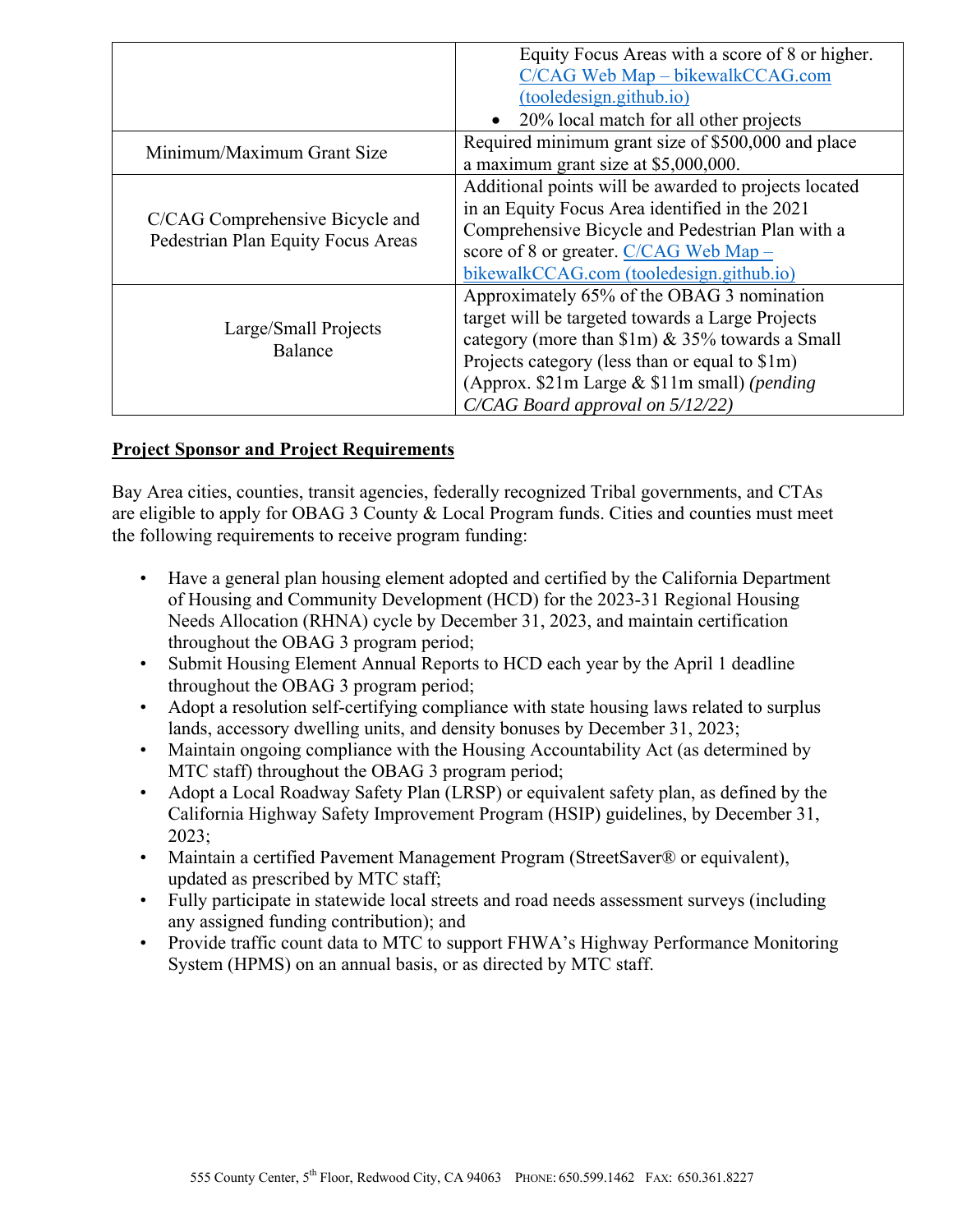For each project, sponsors must provide the following:

- A Complete Streets Checklist for each distinct project location using the Complete Streets web application (located at https://completestreets.mtc.ca.gov/). This checklist will be updated as part of MTC's Active Transportation Plan and Complete Streets Policy update, and sponsors will be required to complete the revised version, available by May 1, 2022. CTAs must make checklists available to their Bicycle and Pedestrian Advisory Committee (BPAC) for review prior to project nomination. For projects that have already submitted a Complete Streets checklist for prior cycles of regional discretionary funding, sponsors may be required to complete an updated checklist or complete a second checklist review with their BPAC, as determined on a case-by-case basis by MTC staff.
- For projects eligible for Congestion Mitigation and Air Quality Improvement Program (CMAQ) funds, the inputs necessary to assess the emissions benefits and costeffectiveness of air quality improvements resulting from project implementation. Air quality calculation input forms are provided by project type on the OBAG 3 webpage (available at www.mtc.ca.gov/obag3) under "Partner Agency Resources."
- All projects selected by MTC for funding must provide a Resolution of Local Support, approved by the sponsor's governing body (template resolutions are available at https://mtc.ca.gov/funding/federal-funding/federal-highway-administration-grants/onebayarea-grant-obag-3).
- All projects selected by MTC for funding must submit a project application, through MTC's Fund Management System (FMS), including a copy of the approved Resolution of Local Support.
- Comply with MTC's Regional Project Delivery Policy (MTC Resolution No. 3606), including identification of a staff position to serve as the single point of contact (SPOC) for the implementation of all FHWA-administered funds within that agency. The person in this position must have sufficient knowledge and expertise in the federal-aid delivery process to coordinate issues and questions that may arise from project inception to project close-out.

## **Evaluation Criteria**

To prioritize projects that align with regional plans and policies, C/CAG is required to use the following criteria from the MTC and give additional weight to projects that:

- 1. Are located in PDAs or Transit-Rich Areas (TRAs), identified in locally adopted plans for PDAs, or support preservation of Priority Production Areas (PPAs)
- 2. Are located in jurisdictions with affordable housing protection, preservation, and production strategies, including an emphasis on community stabilization and antidisplacement policies with demonstrated effectiveness
- 3. Invest in historically underserved communities, including projects prioritized in a Community-Based Transportation Planning (CBTP) or Participatory Budgeting process, or projects located within Equity Priority Communities with demonstrated community support
- 4. Address federal performance management requirements by supporting regional performance goals for roadway safety, asset management, environmental sustainability, or system performance
- 5. Implement multiple Plan Bay Area 2050 strategies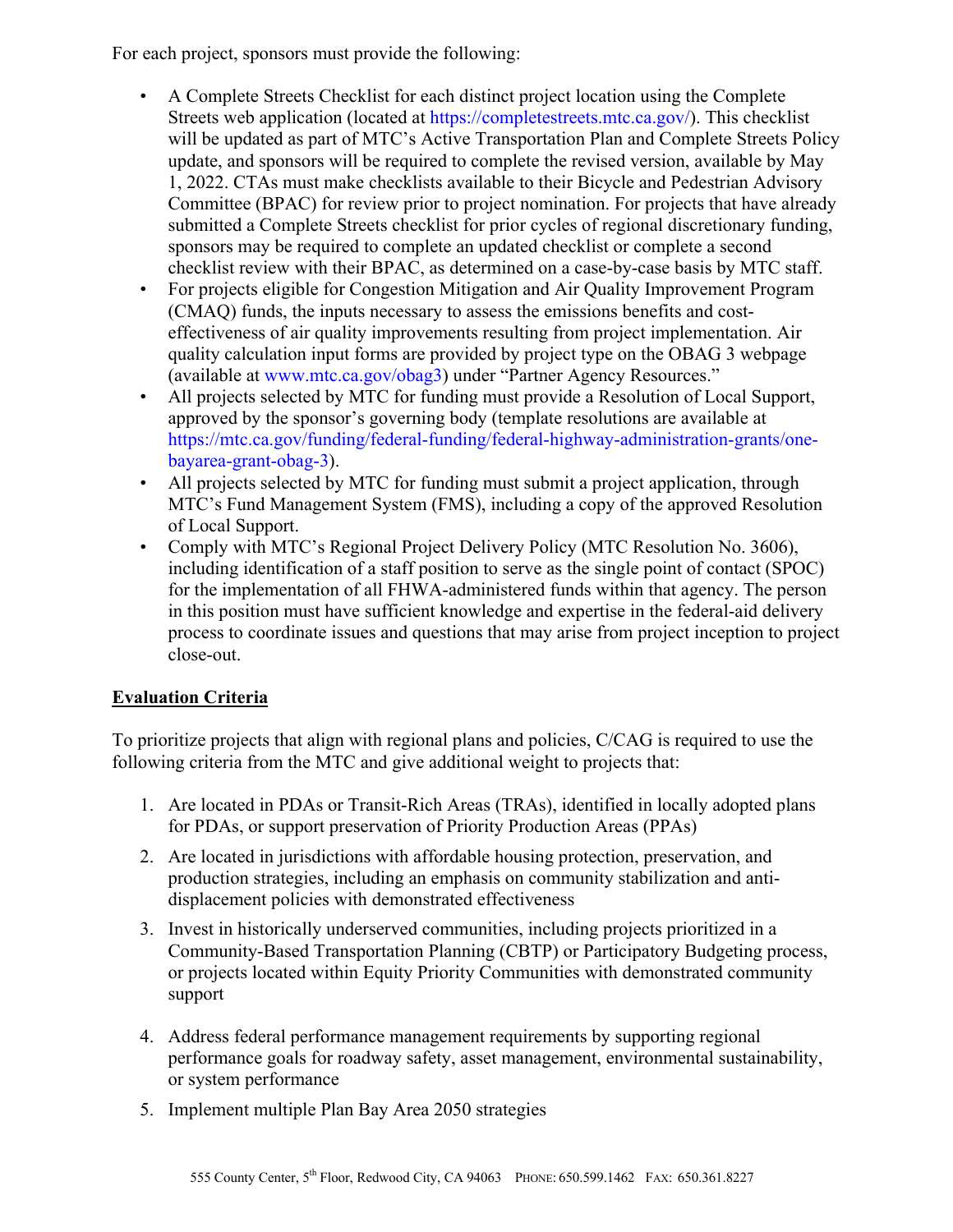- 6. Demonstrate consistency with other regional plans and policies, including the Regional Safety/Vision Zero policy, Equity Platform, Regional Active Transportation Plan, and the Blue-Ribbon Transit Transformation Action Plan
- 7. Demonstrate public support from communities disproportionately impacted by past discriminatory practices, including redlining, racial covenants, urban renewal, and highway construction that divided low-income and communities of color
- 8. Can be completed in accordance with MTC's Regional Project Delivery Policy (MTC Resolution No. 3606, Revised) and can meet all OBAG 3 deadlines, and federal and state delivery requirements

A copy of the detailed scoring criteria can be found in Attachment 3.

## **Project Application**

The C/CAG OBAG 3 Call for Projects Guidelines, program goals, screening requirements, and scoring criteria are available at https://ccag.ca.gov/one-bay-area-grant-obag-3-program/ .

Applications are due by **July 1, 2022, by 12:00 p.m. PT**. Late applications will not be considered. One (1) electronic Microsoft Word version of the application shall be submitted via e-mail to C/CAG Staff, Jeff Lacap, at  $i$ lacap $@s$ mcgov.org

Applications must be completed using the Microsoft Word project application. A copy can be found at: https://ccag.ca.gov/one-bay-area-grant-obag-3-program/

## **Applicant Workshop**

C/CAG Staff will be holding a virtual Applicant Workshop to guide jurisdictions through the application process. The workshop will be held on:

• Tuesday May 24, 2022, 1p.m. PT. Register here: https://us02web.zoom.us/meeting/register/tZIqcO-vqjIuGtIzJMuaJzBierCtjro8y93U

In addition, virtual office hours will be held by C/CAG Staff to provide additional guidance for project sponsors. Office hours will be held on:

- Wednesday June 1, 2022, from 1-3p.m. PT Register here: https://us02web.zoom.us/meeting/register/tZAlf--upj8rHNbHP\_DIgLmzEnjHqHYctYSF
- Wednesday June 15, 2022, from 1-3p.m. PT: Register here: https://us02web.zoom.us/meeting/register/tZ0tdeGgpzotHtxpdNwm0W\_4KSPe2STPqT\_ I

Workshop and office hours information, including Zoom meeting details, can be found at: https://ccag.ca.gov/one-bay-area-grant-obag-3-program/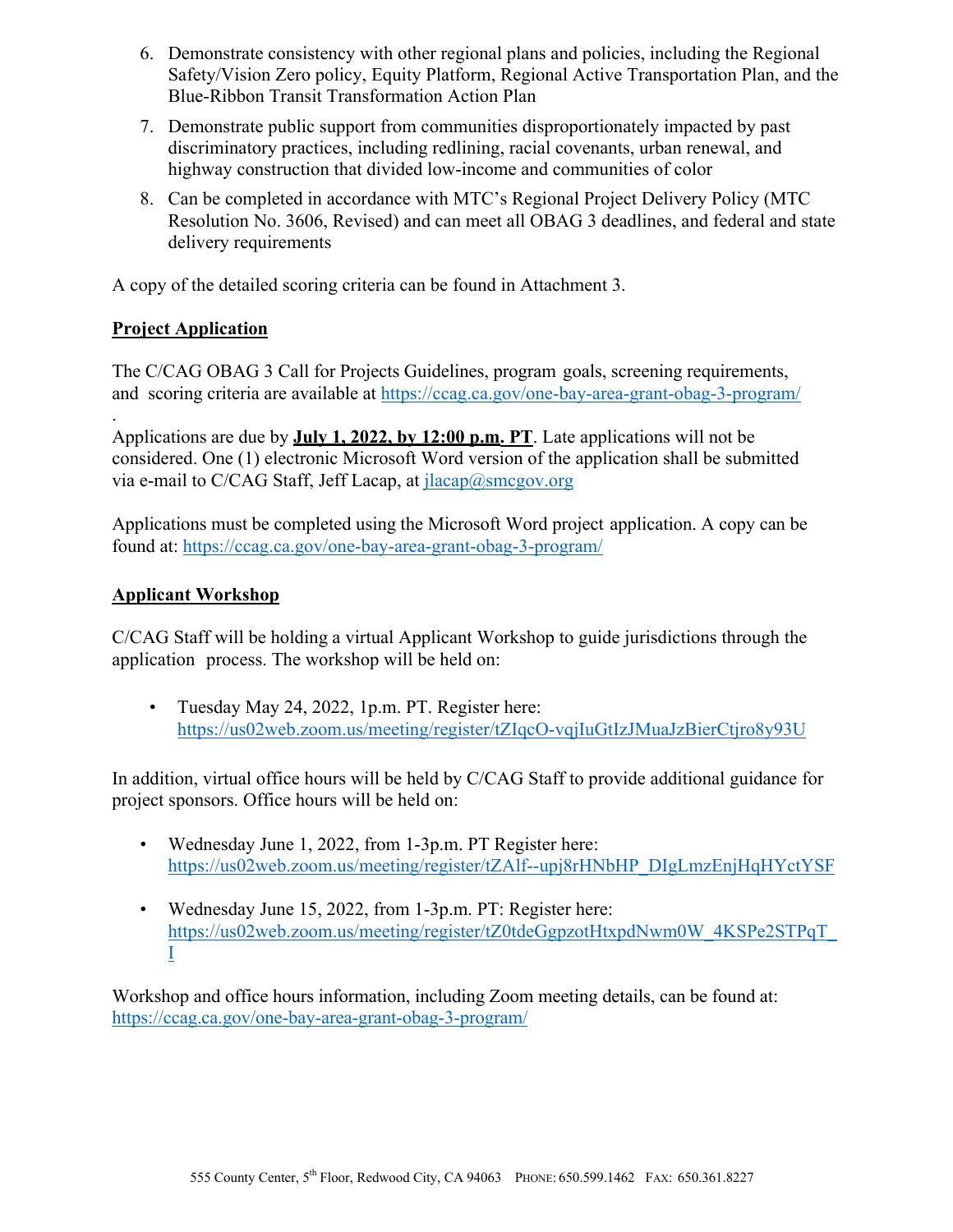## **Public Workshop**

C/CAG staff will also hold two public workshops to solicit project ideas for the call for projects, in addition to provide an opportunity for projects sponsors to present project ideas and receive feedback.

- Wednesday May 25, 2022, from 6-7:30 p.m. PT. Register here: https://us02web.zoom.us/meeting/register/tZckcemtpzIjHtH4YP28Mvcxd5eC4OMRxT I8
- Monday June 13, 2022, from  $6-7:30$  p.m. PT. Register here: https://us02web.zoom.us/meeting/register/tZYlfqpqjMiE9TE65t3lSGwO\_N7kwheeRP3

## **Schedule**

| Call for Projects Issued                           | May 11, 2022               |
|----------------------------------------------------|----------------------------|
| <b>Applications Due</b>                            | July 1, 2022, at 12p.m. PT |
| <b>Selection Panel Reviews Applications</b>        | July – August $2022$       |
| C/CAG Committees Review Project Nomination List    | August 2022                |
| C/CAG Board considers Project Nomination List      | September 2022             |
| OBAG 3 prioritized nominations due to MTC          | September 30, 2022         |
| MTC Commission approves OBAG 3 program of projects | January 2023               |

For any questions regarding the OBAG 3 program or application process, please contact Jeff Lacap at  $i$ lacap $@s$ mcgov.org

#### **Appendices**

Additional information from MTC regarding regional OBAG 3 requirements and policies can be found at: https://ccag.ca.gov/one-bay-area-grant-obag-3-program/

- 1. OBAG 3 County & Local Program Call for Projects Guidelines (MTC Resolution No. 4505, Appendix A-1)( https://ccag.ca.gov/wp-content/uploads/2022/05/Attachment-1- Call-for-Projects-Guidelines.pdf)
- 2. OBAG 3 Project Selection and Programming Policies (MTC Resolution No. 4505, Attachment A) (https://ccag.ca.gov/wp-content/uploads/2022/05/Attachment-2-Project-Selection-and-Programming-Policies.pdf)
- 3. One Bay Area Grant (OBAG) Cycle 3 Program Project Scoring Criteria (https://ccag.ca.gov/wp-content/uploads/2022/05/Attachment-3-OBAG-3-Scoring-Criteria.pdf)